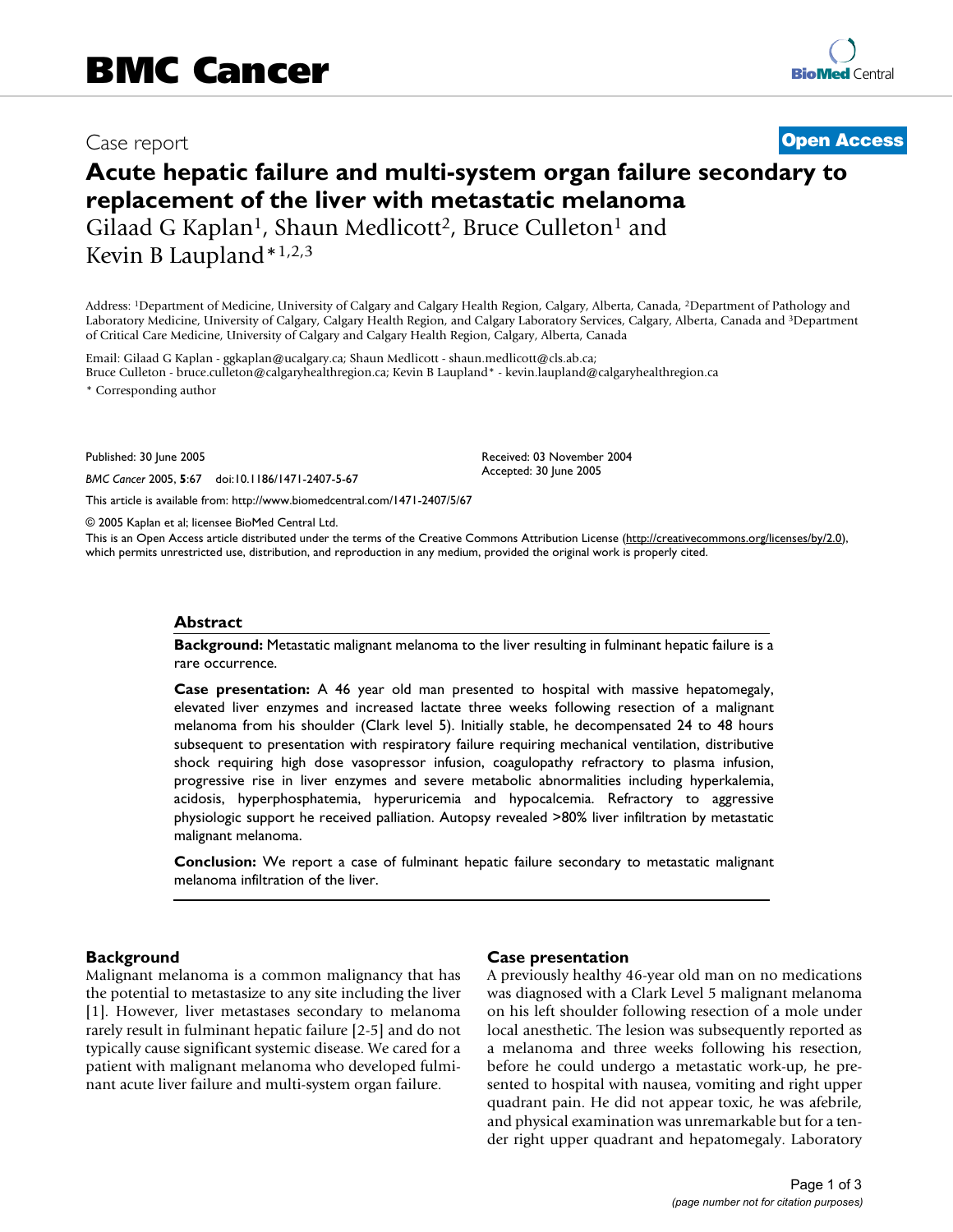

Figure 1 Liver biopsy contains numerous neoplastic elongate cells consistent with malignant melanoma infiltration.





investigations demonstrated leukocytosis, modestly elevated liver enzymes, and lactic acidosis. Computed tomography scanning revealed marked hepatomegaly with an extensive infiltrative process and ultrasound demonstrated normal bile ducts. Baseline imaging of his abdomen was planned for staging, however it was not conducted prior to his presentation to hospital.

On day two of his admission the patient deteriorated with respiratory failure requiring endotracheal intubation and mechanical ventilation. He had oliguria, and hypotension refractory to fluid resuscitation. Rapidly progressive multi-system organ failure developed with anuria/azotemia requiring continuous renal replacement therapy. Liver failure ensued as evidenced by coagulopathy refractory to plasma infusions and by progressive transaminitis and hyperbilirubinema. He developed distributive shock requiring maximal pressor support. There were significant biochemical derangements including hyperkalemia, acidosis, hyperphosphatemia, hyperuricemia and hypocalcemia. Hemodialysis was commenced to rectify the hyperkalemia and acidosis that was refractory to continuous renal replacement therapy. An aggressive resuscitative and treatment approach was undertaken to allow confirmation that the liver lesions were melanoma and not a potentially treatable infection or lymphoma. An ultrasound guided transjugular biopsy of the liver was performed in the intensive care unit. Based on a frozen section diagnosis of malignant infiltration of the liver, high dose corticosteroid therapy was commenced. The patient continued to deteriorate despite maximal physiologic support and palliative measures were instituted after discussion with the next-of-kin. He succumbed to his illness on day-4 of admission. Autopsy revealed >80% liver infiltration by melanoma (Figure 1), a diagnosis verified by an immunohistochemical phenotype of S-100 and HMB-45 positive cells (Figure 2).

### **Conclusion**

Our patient had a rare presentation of metastatic melanoma to the liver associated with fulminant liver failure, shock, and multisystem organ failure. Although acute liver failure has been reported subsequent to infiltration of the liver by lymphoma [6], breast [7], gastric [8], and lung cancer [9], there are only rare patients with melanoma associated with fulminant hepatic failure. We conducted an English language search of MEDLINE using the terms hepatic failure and melanoma and only identified four cases of melanoma associated with liver failure [2-5]. The natural history of acute liver failure is typically a rapid progression of liver dysfunction leading to multiorgan failure and subsequently death. Significant rise in lactate dehydrogenase was seen in our patient and this has been previously reported as an ominous sign of acute liver failure [2,5].

The patient's biochemical derangements of severe hyperkalemia, acidosis, hyperphosphatemia, hyperuricemia, hypocalcemia and markedly elevated lactate dehydrogenase most likely represent the natural progression of acute